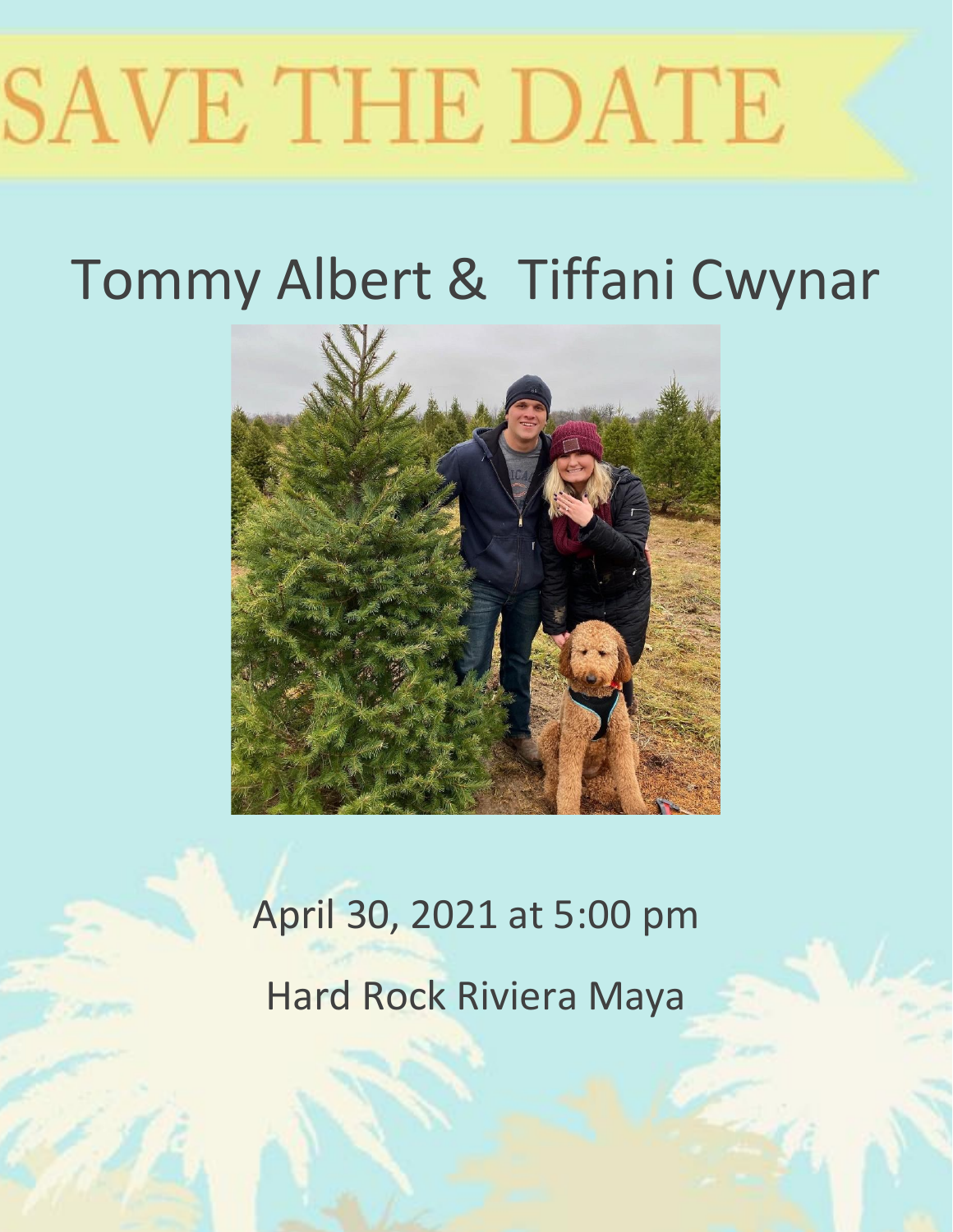

# Please join us for our destination wedding! **\*\*\*\*\*\*\*\*\*\* To join us simply fill out this secured link: \*\*\*\*\*\*\*\*\*\***

RESERVATION LINK:

<https://www.beachbumvacations.com/reservations> \_\_\_\_\_\_\_\_\_\_\_\_\_\_\_\_\_\_\_\_\_\_\_\_\_\_\_\_\_\_\_\_\_\_\_\_\_\_\_\_\_\_\_\_\_\_\_\_\_\_\_\_\_\_\_\_\_\_\_\_\_\_\_\_\_\_\_\_\_\_\_\_\_\_\_\_\_\_\_\_\_\_\_\_\_\_\_\_\_\_\_\_\_\_\_\_\_\_\_\_\_\_\_\_\_\_\_\_\_\_\_\_\_\_\_\_\_\_\_\_\_\_\_\_\_\_

Our wedding travel concierge is Beach Bum Carey.



Travel the WORLD with US Phone: 1-877-943-8282 Ext. 8 (Mon-Fri, 8:30 am to 5:00 pm Eastern) Email: [carey@beachbumvacation.com](mailto:carey@beachbumvacation.com) **For a faster response time, please email Carey.** 

#### **Bookings must be made via our online form at**

**<https://www.beachbumvacations.com/reservations> to ensure accuracy. Reservations cannot be made via phone.**

#### **Rates below are all inclusive and are reserved only for guests of Tommy & Tiffani's Wedding!**

Tommy & Tiffani have blocked off rooms for their wedding guests. They would like to encourage all their guests to book with Beach Bum Vacation. You must book your room directly with **Beach Bum Carey** to ensure that you will receive wedding guest rates, be included on the guest list, all your travel arrangements are taken care of and you'll be included in all events for the wedding.

#### **Space is limited so make sure to reserve your room early!**

\* Rates are based on travel between **April 28-May 5, 2021** for a minimum of 4 nights and are **PER PERSON** (pp) \* **Prices are PER PERSON and do not include airfare. However, shared shuttle transfers from the Cancun (CUN) airport to the hotel and back are included.** 

Tommy & Tiffani have rooms on hold for you; space is limited as noted below so please consider booking early to secure your preferred room category. For more info, please visit the links below:

<https://beachbumvacations.com/savethedate/HardRockRivieraMayaHeaven>

<https://beachbumvacations.com/savethedate/HardRockRivieraMaya>

www.BEACHBUMVACATTEM.com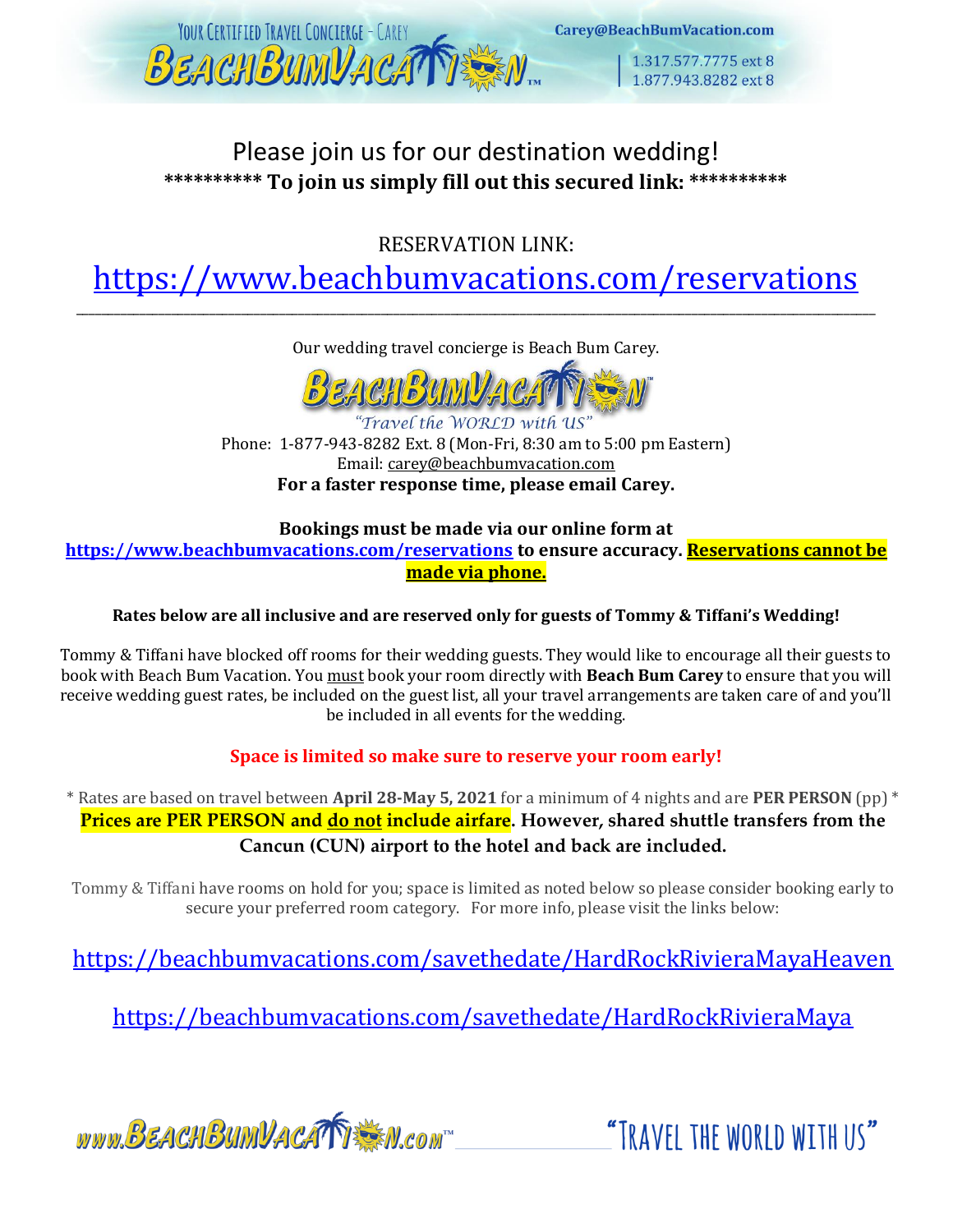

Carey@BeachBumVacation.com

1.317.577.7775 ext 8 1.877.943.8282 ext 8

Please feel free to book your airfare on your own if you prefer. If you have credit card points or airline miles to redeem for your airfare, this can be a great way to save a bit! You'll just need to forward your flight details t[o carey@beachbumvacation.com](mailto:carey@beachbumvacation.com) and she will arrange your included round trip airport transfers. Please book your flights to Cancun (CUN airport code). Airfare will be available at 331 days prior to travel.

# **\*ALL-INCLUSIVE\***

#### **\* Rates are based on travel between April 28-May 5, 2021 for a minimum of 4 nights and are PER PERSON (pp). All rates include round trip airport transfers but do NOT include airfare. \***

## **All Rates are Per Person Rates**

Rates below are per person and are based on the number of guests per room: Single (1 adult/room), Double (2 adults/room), Triple (3 adults/room).

#### **Hard Rock Riviera Maya requires a 4 night minimum length of stay for these travel dates.**

Rooms are held in the Heaven section of the resort, which is exclusively for adults only.

# **Hard Rock Riviera Maya Heaven Room Options**

| <b>DELUXE GOLD</b> | <b>1 KING BED</b> |        |
|--------------------|-------------------|--------|
| Occupancy          | Single            | Double |
| 4 Night Package    | \$1384            | \$795  |
| Each additional    |                   |        |
| night              | \$335             | \$187  |

#### **DELUXE GOLD 2 DOUBLE BEDS**

| Occupancy       | Single | Double | Triple | Quad  |
|-----------------|--------|--------|--------|-------|
| 4 Night Package | \$1384 | \$795  | \$807  | \$792 |
| Each Additional |        |        |        |       |
| Night           | \$335  | \$187  | \$190  | \$186 |

*This resort also offers additional upgraded room categories. Please contact Carey [\(carey@beachbumvacation.com\)](mailto:carey@beachbumvacation.com) if you would like more details, included rates and availability.* 

\*Please fill in the Reservation Form at **<https://www.beachbumvacations.com/reservations>** with information as it appears on your passport to secure your room and celebrate with Tommy & Tiffani!

\*\*\*\*\***All reservations MUST to be made by January 6, 2021.** \*\*\*\*\*

**Final payment deadline is January 27, 2021.**

www.BEACHBUMVACATTERM.com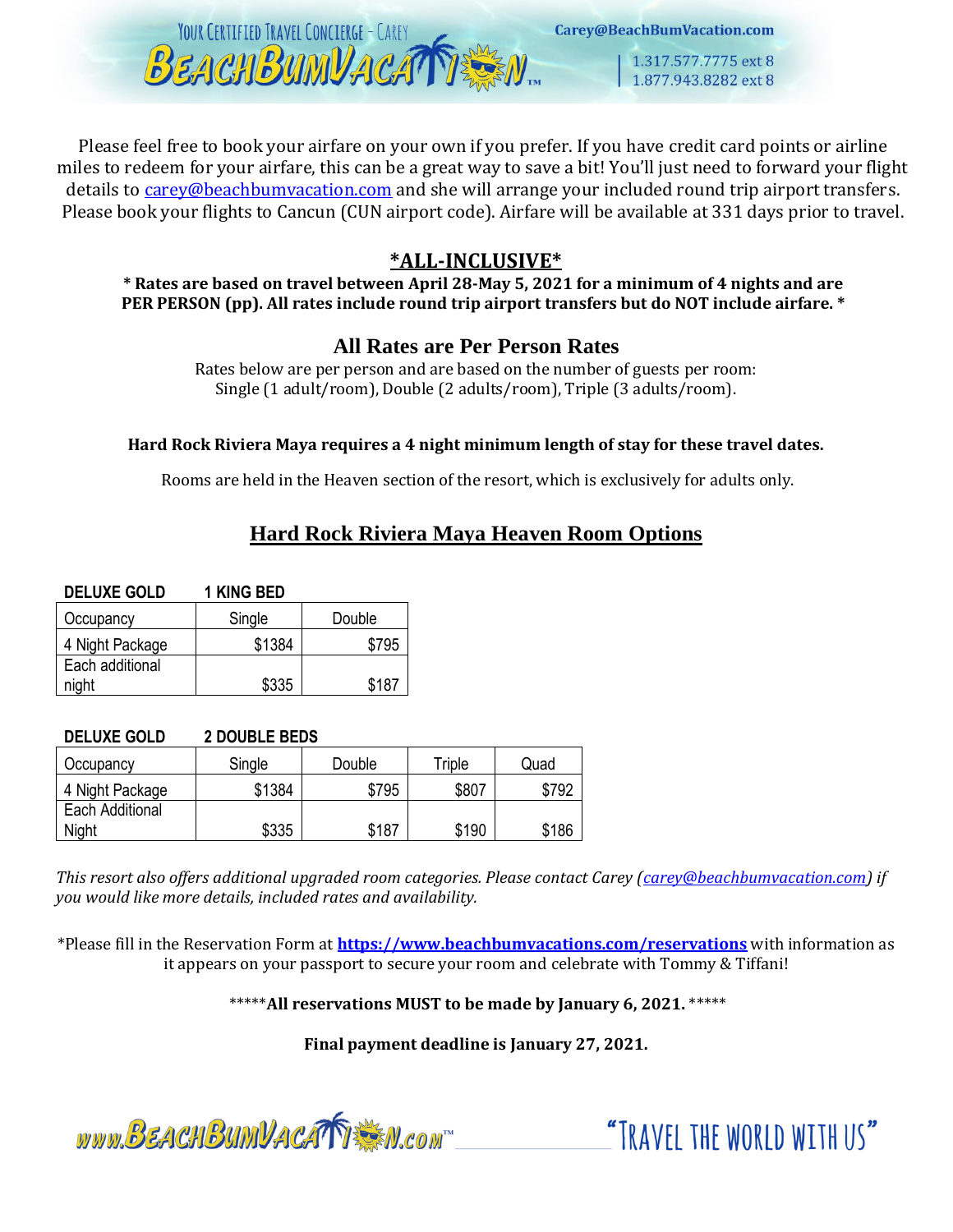

Carey@BeachBumVacation.com

1.317.577.7775 ext 8 1.877.943.8282 ext 8

\*NOTE: Rates above do NOT include airfare. Inquire with [carey@beachbumvacation.com](mailto:carey@beachbumvacation.com) for up-to-date airfare rates into Cancun (CUN) for your dates of travel. Airfare will be available at 331 days prior to travel.

Please consider booking early as a limited number of rooms are held for Tommy & Tiffani's guests and this resort will very likely sell out for these popular vacation dates!

### **WHAT'S INCLUDED?**

Accommodations as selected, taxes, all meals, unlimited alcoholic and non-alcoholic beverages, in-room mini-bar with beer, water, soft drinks (re-stocked once a day), daily and nightly activity program, non-motorized water sports, live music and shows, fitness center, taxes and gratuities all included. Check in is at 3pm. Check out is at 12pm.

Hard Rock also offers an optional promo that you can take advantage of if you would like. **Limitless All Inclusive** allows for guests to experience fun extras like golf, tours, spa treatments, etc and pay just a 25% service fee for these optional extras (instead of full price). More info available at the link below: <https://www.hrhrivieramaya.com/limitless-resort-credit.htm>

# **\*\*\* PROCESS OF BOOKING \*\*\***

◆ Determine your travel dates & who you'll be sharing a room with then click on the secure Reservation Link and fill in your information: \*RESERVATION link:<https://www.beachbumvacations.com/reservations>

- ❖ If you have frequent flyer miles or airline credit vouchers Carey is NOT able to book your flight. You must do so on your own. Once booked, simply forward your flight confirmation to [carey@beachbumvacation.com](mailto:carey@beachbumvacation.com) so that your transfers may be arrange.
- ❖ Determine if you want **Cancel for Any Reason + Basic Travel Protection**. This policy may be added at the time of booking for \$129/person additional. Insurance MUST be purchased at the time of booking if you would like it; it cannot be added at a later date if you change your mind. **Cancel for Any Reason + Basic Travel Protection**: cancel up until two hours prior to departure with full refund, minus policy cost PLUS up to \$5k secondary medical coverage, up to \$800 baggage loss, up to \$100 baggage delay, & up to \$100 per person, per day for trip interruptions caused by bad weather or mechanical difficulties (max of \$200 total). Full details: https://affinitytravelcert.com/document/state.jsf?req=USFFLC03

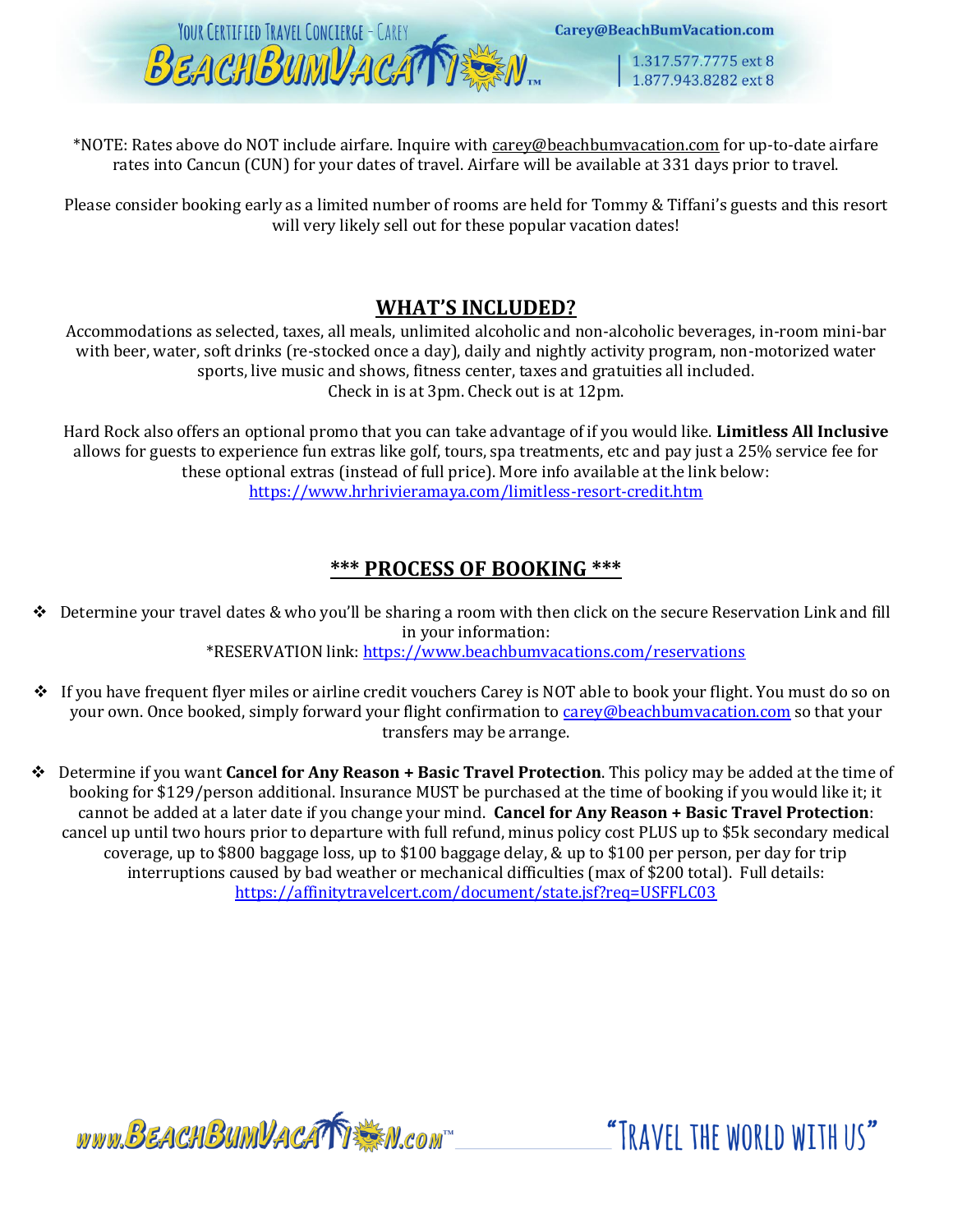

#### **DOWN PAYMENT OPTIONS:**

1) Room Only: \$150 per person to book just the room.

2) Room with insurance: \$150 per person + the cost of insurance (\$129/person)

3) Room and flights without insurance: \$150 per person + total airfare cost.

4) Room and flights with insurance: \$150 per person + total airfare cost + the cost of insurance (\$129/person)

#### **After the down payment is made the final balance is due January 27, 2021.**

Once you place your reservation and your payment has been applied you will receive an email confirmation invoice/itinerary for your trip! After your deposit has been paid, you may make incremental payments if you would like. Instructions on how to do so will be sent with your invoice.

**Travel documents** will be mailed approximately 2-4 weeks prior to travel. Please update Beach Bum Carey if you move so that documents may be mailed to the correct address. Documents which must be reshipped are subject to a \$25 fee.

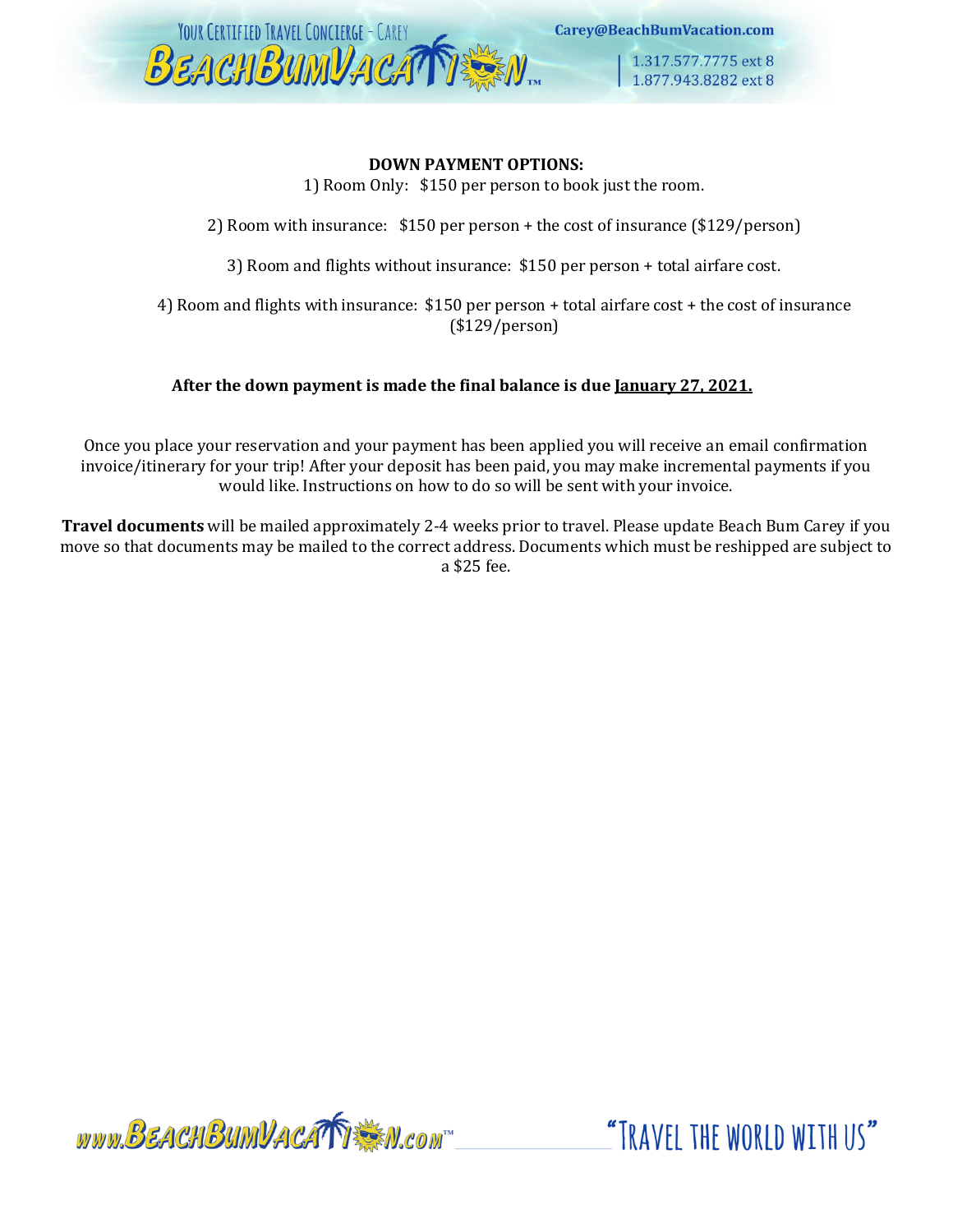

Carey@BeachBumVacation.com

1.317.577.7775 ext 8 1.877.943.8282 ext 8

#### **\*\*\* IMPORTANT TRAVEL & BOOKING INFORMATION \*\*\***

When should I book? As soon as possible for the best flight schedules and perks for being a part of Tommy & Tiffani's wedding group! All reservations must be booked by January 6, 2021.

\*IMPORTANT! -- Airfare WILL fluctuate depending on availability at time you make your reservation. Flight options will be available to Cancun (CUN) at 331 days prior to departure.

Who should I ask for when making my reservation? All reservations must be made directly through Carey at Beach Bum Vacation.<https://www.beachbumvacations.com/reservations>

This form will ask for your credit card info, but Beach Bum Carey will contact you to verify all details and amount before anything is charged to your card.  $\odot$ 

Payment policy: **In order to guarantee your room the full payment must be received by January 27, 2021.** Beach Bum Vacation's insurance policy will cover your airfare 100% if booked through Beach Bum Vacation. Airfare booked separately is not covered.

> Visa, MasterCard, American Express and Discover are accepted. Note: Returned checks subject to \$30.00 fee.

What travel documents will I need? You will need a valid passport in order to travel to Cancun, Mexico (CUN), no exceptions. It is recommended to be valid for at least six months after your return date of travel. Passport booklets (not cards) are required for all travelers to Mexico, regardless of age.

You will need to indicate on the form if you accept or decline TRIP INSURANCE.

PLEASE NOTE: Cancel for any reason travel insurance (\$129/person) CANNOT be added after payment is made. Insurance is due at the time of making the reservation along with the down payment. Insurance rates vary, based on the total trip cost and can be quoted at the time of booking your room. All passengers sharing one room must either accept or decline insurance. Insurance cost is approximately 10% of the total travel expenses. Please inquire with [carey@beachbumvacation.com](mailto:carey@beachbumvacation.com) for additional insurance details.

Special Needs: Please specify if anyone in your party meets any of the following criteria: (1) holds frequent flyer miles (2) is hearing or vision impaired (3) has dietary restrictions (4) needs a wheelchair (5) is diabetic (6) is highly allergic.

www.BEACHBUMVACATTEN.com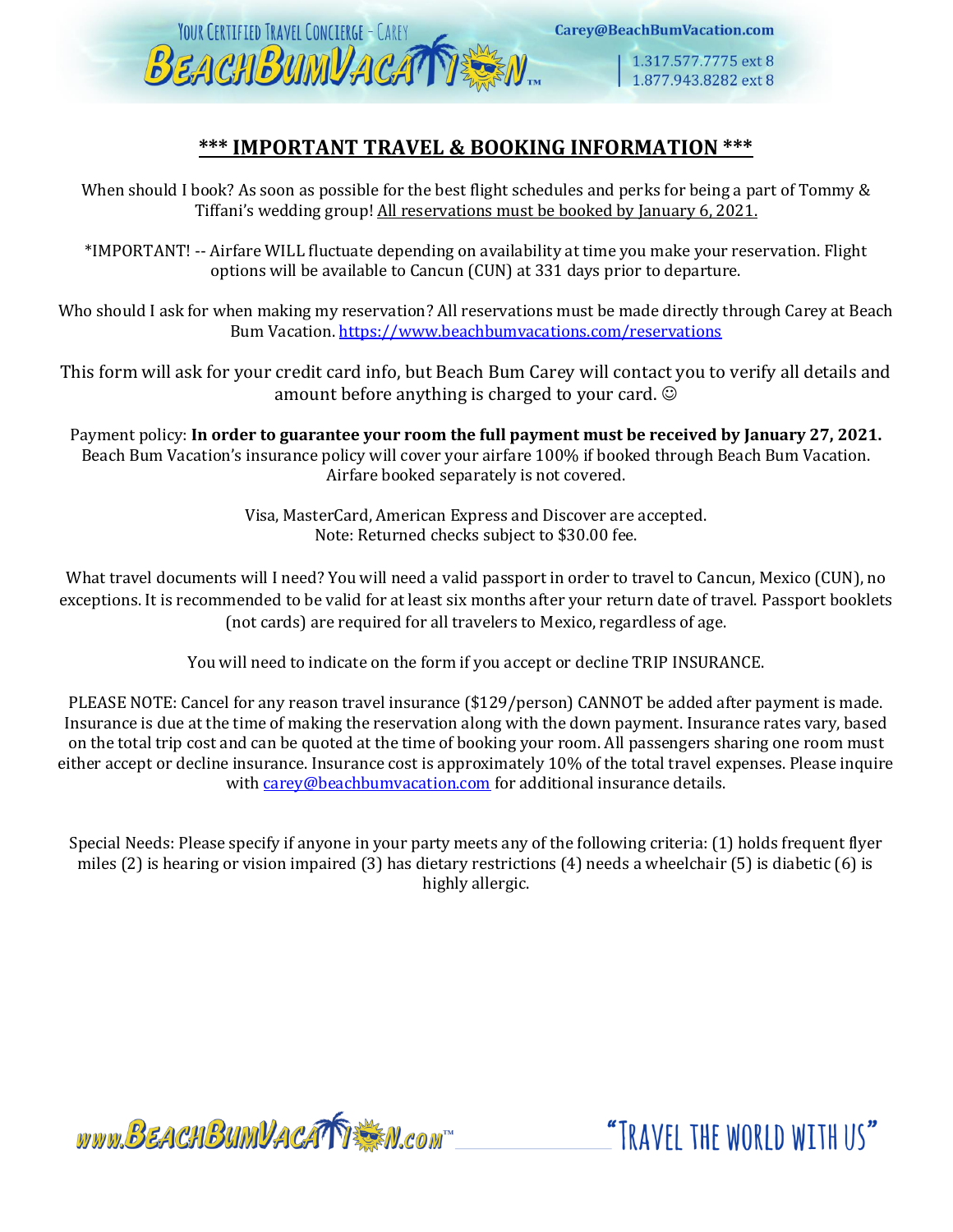

# **CANCELLATION POLICY**

# *PLEASE consider purchasing optional Cancel for Any Reason Travel Insurance (\$129/person) to avoid these penalties!*

**Once your reservation is made, the cancellation fee is \$150 per person up to January 12, 2021.** 

**Cancellations made between January 13-February 27, 2021 will incur a 60% penalty + \$150/person cancel penalty.** 

**From February 28, 2021 forward, the cancellation penalty is the full balance of your reservation.**

*The aforementioned is person or room canceling (so if 1 person within the room cancels these same rules apply for that person). Regarding Airline tickets – if Beach Bum Vacation booked your tickets - they are 100% not refundable unless optional insurance is purchased and are subject to individual airline penalties/fees.* 

*Insurance can cover airline penalties for individuals making reservations within the group – if they have purchased insurance. Insurance does NOT cover the group as a whole, only individuals. Insurance will cover your airfare only if you book your airfare with Beach Bum Vacation. Trip components not booked with BBV are not covered by the insurance policy.* 

*If you do not have insurance – natural disasters (such as hurricanes), cancellations for ANY reason (medical/personal emergencies, cancellation of the wedding, etc.) do not relieve them from these penalties. ONLY the Travel Insurance will help with coverage.*